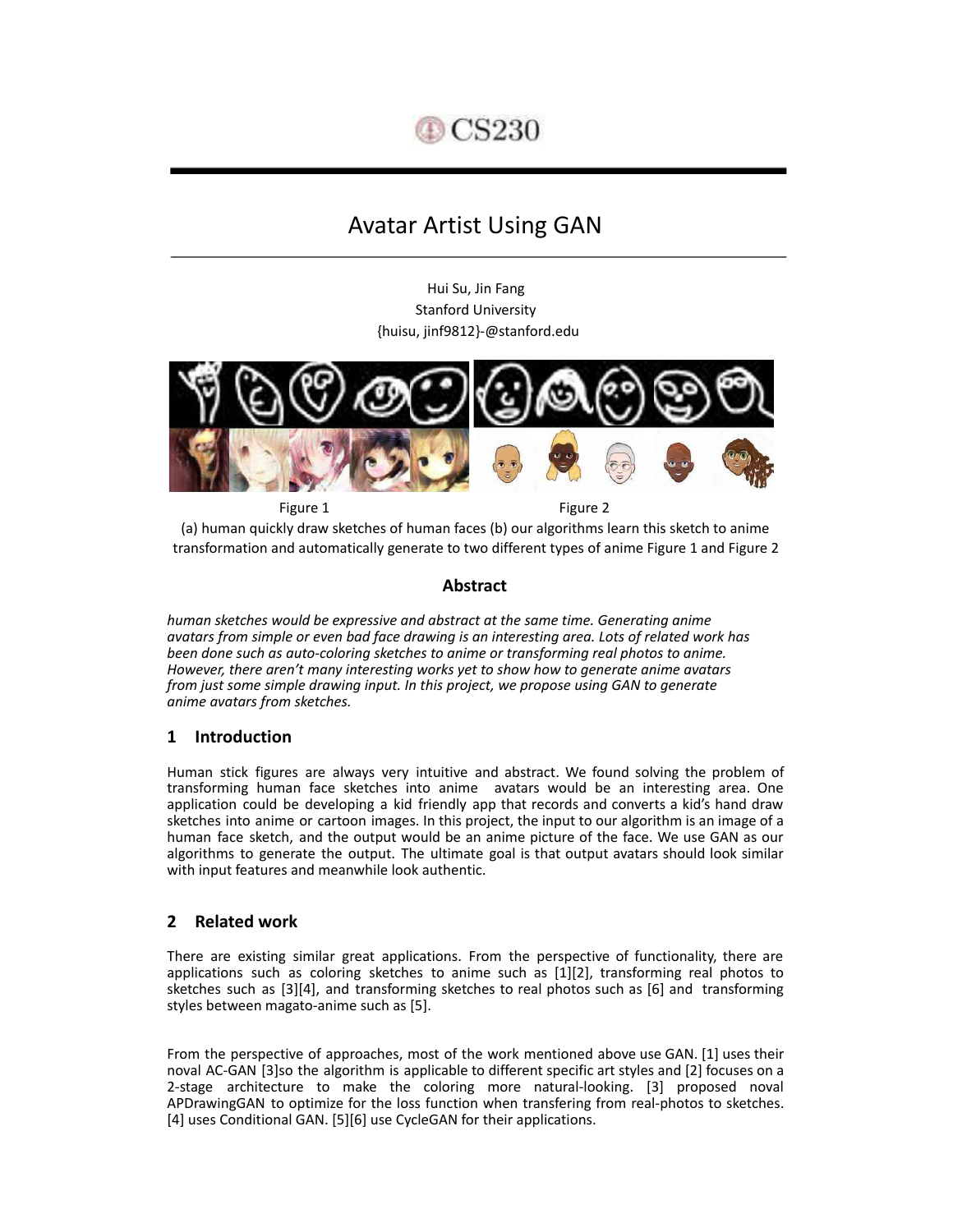In general, [1] and [3] are using more advanced algorithms by either improving on the architecture of loss function. While [4][5][6] uses more basic versions of GANs to tackle more specific problems but also achieve reasonably good results.

By comparing all existing relative work, we have not found any application that is specifically on our problem, which is to transform human drawing sketches to anime. In this project, we mainly adopted CycleGAN [7] as the final result with exploration of DiscoGAN[8] and XGAN[9]. We used both paired and unpaired data to learn the transformation, which is explained in the next section in detail.

# **3 Dataset and Features**

In the experiments, Anime sketch data and Quick, Draw! data [10] are used as the input, which are human face sketches. Danbooru dataset[11] and Cartoon Set [12] are used as output, which are anime domain data. They are the expected output avatar domain styles.

## **2.1 Danbooru dataset 2019**

We used Danbooru dataset 2019 [11] as the starting point for anime domain images, which contains over 3 million anime images with 512px. And we extracted 50k avatar images with 96px as our experiments inputs, see examples in Figure 3. We split 47k of them as the training set and another 2k as the test set. We found this dataset is lacking some of the diversity as many of the figures have similar eyes, nose, and hairstyle.

#### **2.2 Danbooru Sketch Avatar dataset 2019**

For sketch avatar data, we wrote edge-detection algorithms to generate the corresponding sketch version of the same from avatar images [10], see examples in Figure 4. As a result, the datasets from anime avatar domain and sketch domain are pair-wised.





## **2.3 Quick, Draw! Dataset**

We used Quick Draw dataset [10] with resolution of 28\*28 px from online real human sketches. Examples are demonstrated in Figure 5. We used 7k of quick draw data for training and 2k of them as testing. The dataset is closer to human hand drawing sketches.

#### **2.4 Cartoon Set**

Since the gap between anime avatar and Quick, Draw! Data is big. Humans even feel hard to imagine mapping from human hand drawing to anime. We also introduced another type of avatar image - Cartoon set[12], which is more diverse in terms of face size, facial features such as shape of eyes, nose and hairstyle, etc as shown in Figure 6. A total number of 10k images with resolution of 128px are used in our experiment. We used 1.5k of them as testing data, and 8.5k of them as training.

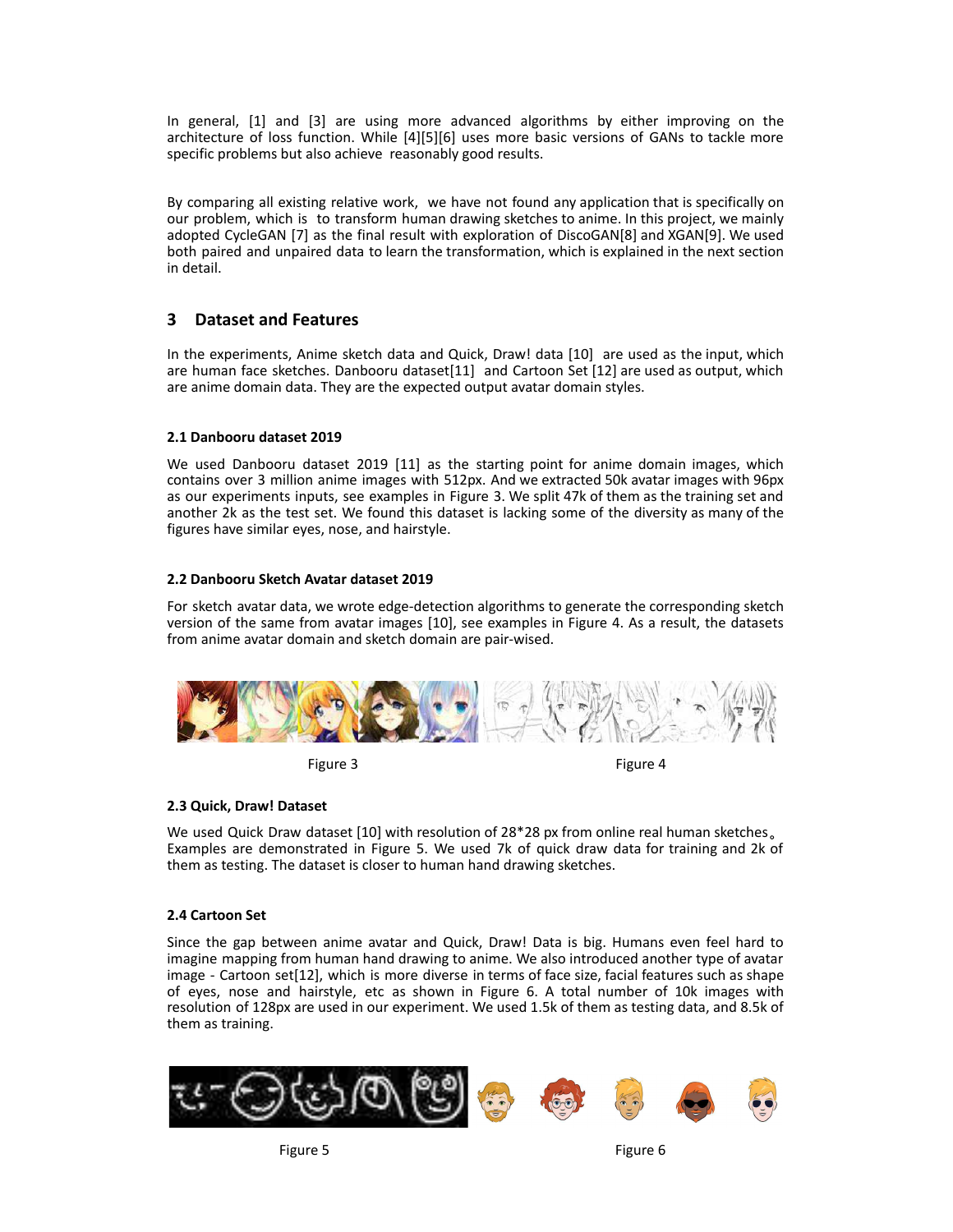### **4 Methods**

We think GAN is our direction to tackle this project since it is one of the most popular image generation techniques. We have explored the options of CycleGAN, DiscoGAN, and Unit. Based on the results, we chose CycleGAN. But we will talk about all of them briefly in the following section.

#### **4.1 CycleGAN**

We train the CycleGAN using the implementation of [7] to generate the mappings from anime avatar to sketch and also sketch to anime avatar . Cycle GAN can learn the mapping functions between two domains X and Y given training sets X and Y.



Figure 7

In the CycleGAN, we have the Adversarial Loss from X to Y domain. We also have the same loss from another direction.

$$
L_{GAN}(G, D_Y, X, Y) = \mathbb{E}_{y \sim p_{data}(y)} [\log D_Y(y)] + E_{y \sim p_{data}(x)} [\log(1 - D_Y(G(x)))]
$$

We also use Cycle Consistency Loss to implies that generators should be able to bring x or y back to the original input,

$$
L_{cyc}(G, F) = \mathbb{E}_{x \sim p_{data}(x)} [\|F(G(x)) - x\|_1] + E_{y \sim p_{data}(y)} [\|G(F(y)) - y\|_1]
$$

Then we can get the full loss function,

$$
L(G, F, D_X, D_Y) = L_{GAN}(G, D_Y, X, Y) + L_{GAN}(F, D_X, Y, X) + \lambda L_{cyc}(G, F)
$$

The optimization goal is,

$$
G^*, F^* = \min_{G, F} \max_{D_X, D_Y} L(G, F, D_X, D_Y)
$$

We use the implementation provided by Erik Linder-Norén[15]. In this implementation, the generators are ResNet. PatchGAN is used in Discriminators.

#### **4.2 UNIT**

UNIT[9] is another common method for unsupervised condition generation. CycleGAN directly transforms images in domain A to domain B. UNIT projects both images in two domains to the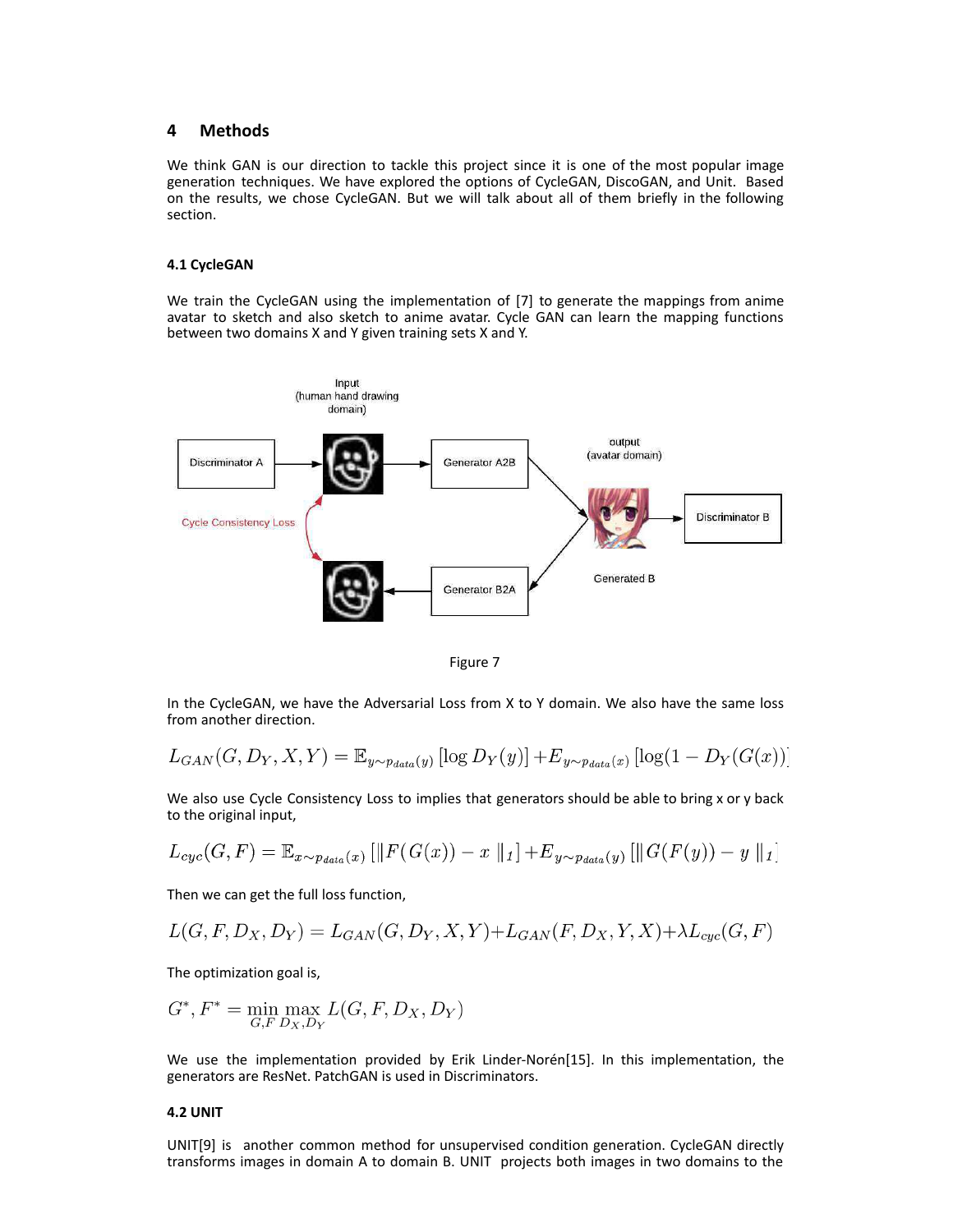same common space. Add cycle consistency or semantic consistency to make sure images in both domains can convert back to origin.

#### **4.3 DiscoGAN**

DiscoGAN[8] is another method based on GAN that learns to discover relations between different domains with unpaired data. It successfully transfers style from one domain to another while preserving key attributes such as orientation and face identity. We found the loss function and architecture is very similar to CycleGAN except for generators.

## **5 Experiments/Results/Discussion**

In our experiment, for CycleGAN we used hyperparameters of  $Ir = 0.0002$ , adam optimizer, n residual blocks=9, batch size =  $64$ 

In DiscoGAN, we used  $Ir = 0.0002$ , adam\_optimizer, n\_residual\_blocks=9, batch\_size = 64

In Unit, we used  $Ir = 0.0002$ , batch size = 64

We learnt from other work that setting lr=0.0002 is reasonably good for similar problems. And the batch size we chose is the largest we could fit in memory for our machines so we can fasten the training as much as possible.

#### **5.1 Experiment 1 (pairwise, anime avatar and sketch data)**

In the first experiment , we used anime avatars and sketch dataset as two different domains. We have run 20 epochs(about 14700 iteration) using cycleGAN. Since most sketch images are very detailed, the problem is more close to a coloring problem. We can get very good coloring results in the first several epochs. Figure 8 and Figure 9 are the outputs in 5th epoch and 20th epoch. In this experiment, we find it is relatively easy to learn the mapping relationship from sketch to anime. It is because the edge detection algorithm is a rule-based algorithm.



Figure 8 Figure 9

#### **5.2 Experiment 2(unpairwise, anime avatar and quick draw face data)**

In the second experiment, we use Quick, Draw! dataset as sketch style data and both Danbooru anime avatar and Cartoon Set as avatar style data. In this experiment the two style datasets are not pairwise. We run the experiment with CycleGAN, DiscoGAN, and UNIT. We find CycleGAN slightly outperforms the other two. In our experiment, we find the mode collapse problem is hard to avoid after hundreds of epochs in all approaches. We find 15-40 epochs are ideal in the experiment. We try to use the minibatch discriminator[14] and ensemble multiple models to partially solve mode collapse and mode dropping problems. Figure 10 and Figure 11 are the ensemble results of CycleGAN. In Figure 12, we plot the loss of the first 20 epochs in CycleGAN, the loss functions start to be flatten.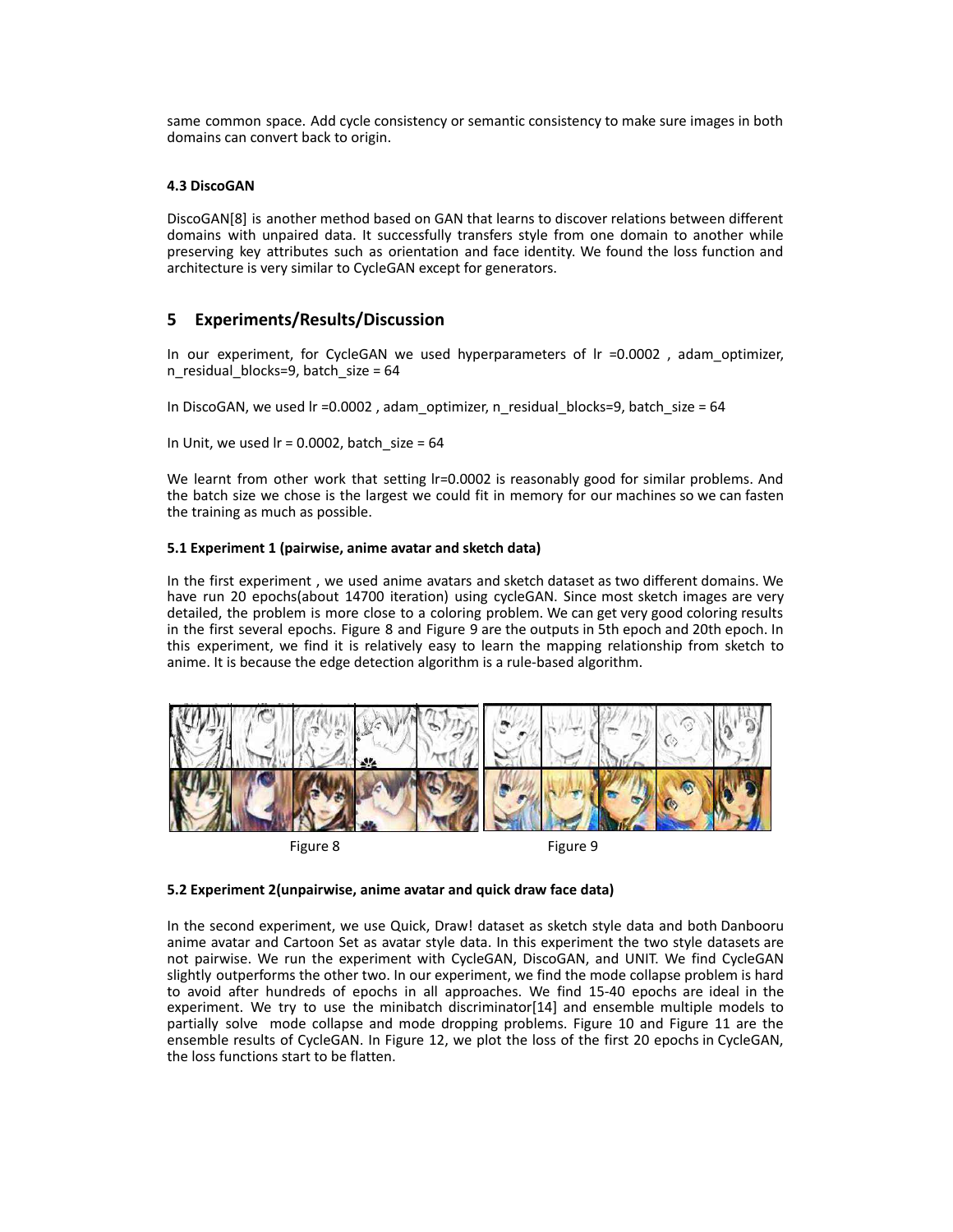

Figure 10 Figure 11



Figure 12(Orange - average Adversarial Loss, Green - cost of generator, Blue - cost of Discriminator, Red - cost of identity )

## **6 Conclusion/Future Work**

We used CycleGAN, DiscoGAN, and Unit. CycleGAN and DiscoGAN are pretty similar in terms of loss function but their neutral network structures are different. CycleGAN uses ResNet and DiscoGAN uses U-Net. In general, we found CycleGAN slightly outperforms DiscoGAN with the same number of epochs. DiscoGAN is more vulnerable from suffering and stuck in mode collapse.

Also, Unit has similar performance compared to CycleGAN but in the early stage of learning, its learning speed is slower thus needed more epochs to achieve the same performance.

In terms of datasets, we found that the current Cycle GAN performans pretty well on Danbooru and its sketch dataset, but not optimal for quick draw dataset. Some of the causes might be

1) due to the simplicity of quick draw data, the facial features of eyes, nose, etc are underrepresented for most of the time. So even for human beings, it would be a hard task to image the transformation to cartoon.

2) In Cartoon Set, all mouths represented in the images are the same shape and size. So naturally, the output of our algorithm also has one type of mouth. It is hard for models to learn different facial expressions without exposure of diverse data distribution on the training data.

In both experiments, mode collapse/dropping is a very common issue we found when using GAN to generate domain B pictures. Each checkpoint of the model would generate very similar results on different input data. We addressed mode drop by two solutions one is using a minibatch discriminator. Instead of sending a single image to the discriminator, we send a batch of real images or fake images to the discriminator, to help the discriminator recognize the image distribution problem. Another is running the test by ensemble multiple generators.